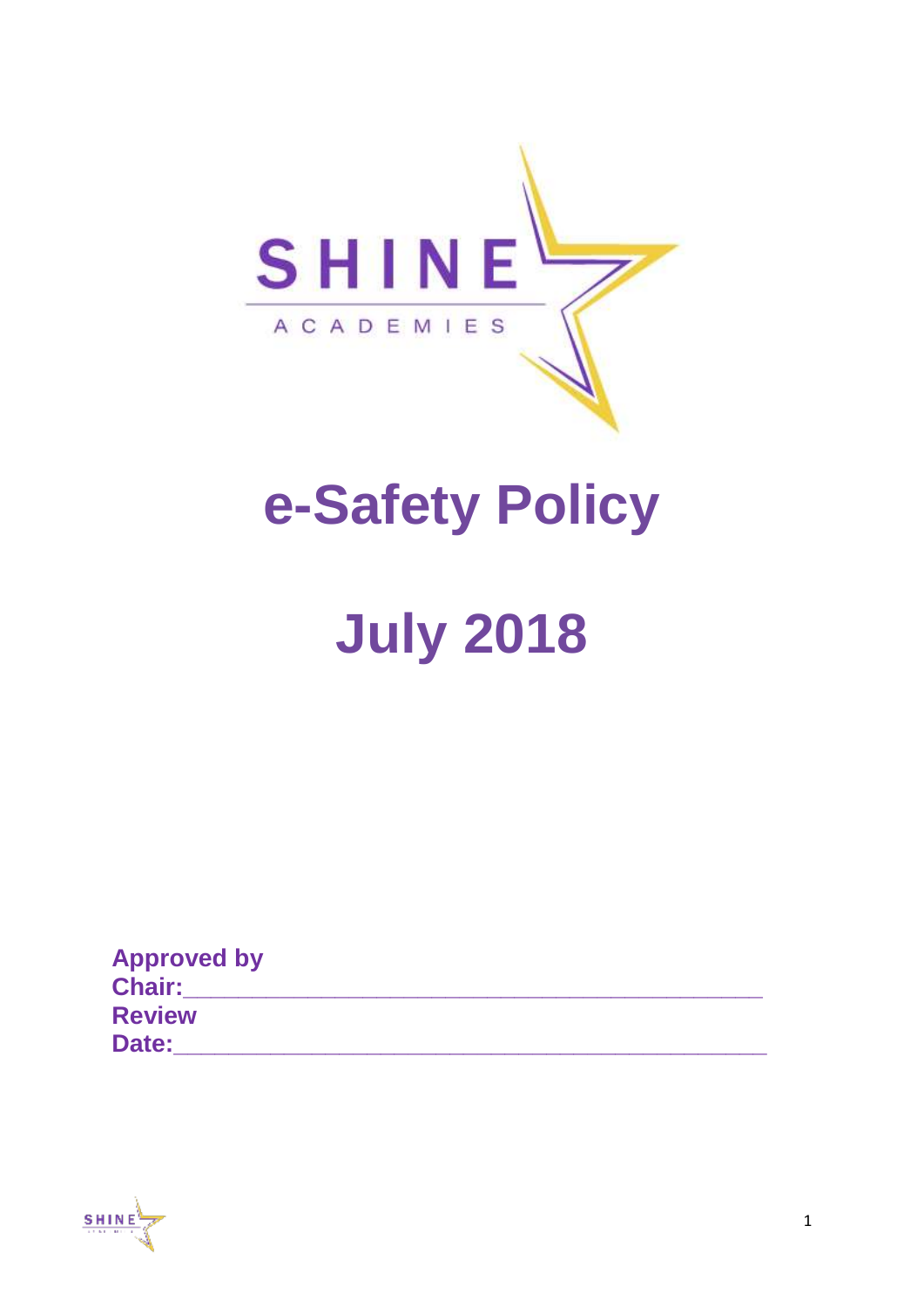#### **Rationale**

As the use of online services and resources grows, so has awareness of the risks and potential dangers which arise from the use of communications technology and the internet. Those risks are not confined to the use of computers; they may also arise through the use of other handheld devices such as games consoles and mobile phones.

Children interact with new technologies on a daily basis. The exchange of ideas, social interaction and learning opportunities involved are greatly beneficial but can occasionally, if not used correctly, place children and young people in danger.

Our e-Safety Policy covers issues relating to children and young people and their safe use of the Internet, mobile phones and other electronic communications technologies, both in and out of school. It includes educating children on the risks and responsibilities of using such technologies safely and is part of the "duty of care" which applies to everyone working with children. SHINE Academies will also provide safeguards and rules to guide staff, pupils and visitors in their online experiences.

e-Safety at SHINE Academies is embedded in effective practice in each of the following areas:

- Education for responsible ICT use by all staff and pupils
- A comprehensive, agreed and implemented e-Safety Policy
- Use of a secure, filtered broadband
- A school network that complies with the National Education Network standards and specifications.

The policy is one of the strategies Shine Academies has in place to promote the safety of learners in their care both when they are in the school and when they are elsewhere.

#### **Communications of this Policy**

This e-Safety Policy has been written by the school, building on Local Authority and government guidance and through period of consultation with staff. It will be approved by Governors and the School Leadership Team. This policy will be available on the school's website and on the Learning Platform, and has been read by all staff.

Parents will be made aware that the school has a policy on e-safety and will be advised on ways of keeping their children safe at home.

It is the responsibility of all staff to ensure that they use communications technology and the internet safely and responsibly. To this end, all staff agree to an acceptable use policy (AUP).

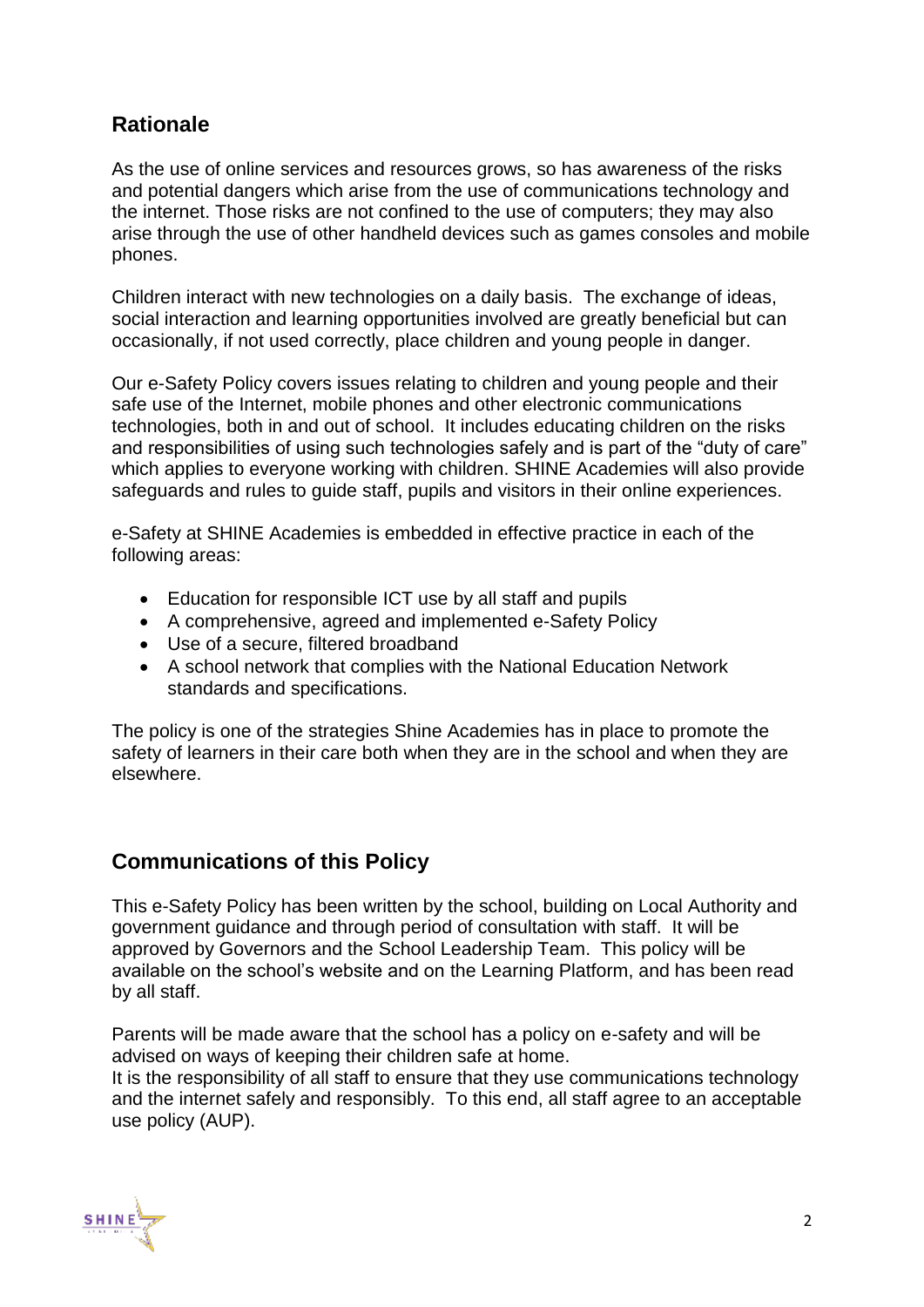#### **Introducing the e-Safety Policy to pupils:**

- e-Safety rules will be posted in all rooms where computers are used and discussed with pupils regularly.
- Pupils will be informed that network and Internet use will be monitored and appropriately followed up.
- e-Safety will be taught based on the materials from the Child Exploitation and Online Protection Centre (CEOP).
- e-Safety training will be embedded within the whole school curriculum.
- All children and young people require safe opportunities to understand the risks and benefits of the Internet and to balance these in their everyday use.

# **Staff and the e-Safety policy:**

- All staff will be given the School's e-Safety policy and emphasise its importance.
- Staff must be informed that network and Internet traffic can be monitored and traced to the individual user.
- Where appropriate, staff will always try use a child friendly, safe search engine when accessing the web with pupils e.g. "Yahoo Kids" or "Kiddle".
- Regular e-Safety training will be part of the school's Continuing Professional Development (CPD) programme.

#### **Parents and the e-Safety Policy:**

- Parents' and carers' attention will be drawn to the school's e-Safety policy in newsletters, the school brochure and on the school's web site.
- The school will maintain a list of e-Safety resources for parents/carers which will be attached to the e-safety policy and available on the school website.
- e-Safety support, guidance, advice and/or workshops will be offered to parents/carers with an e-Safety support contact available on the school's website.

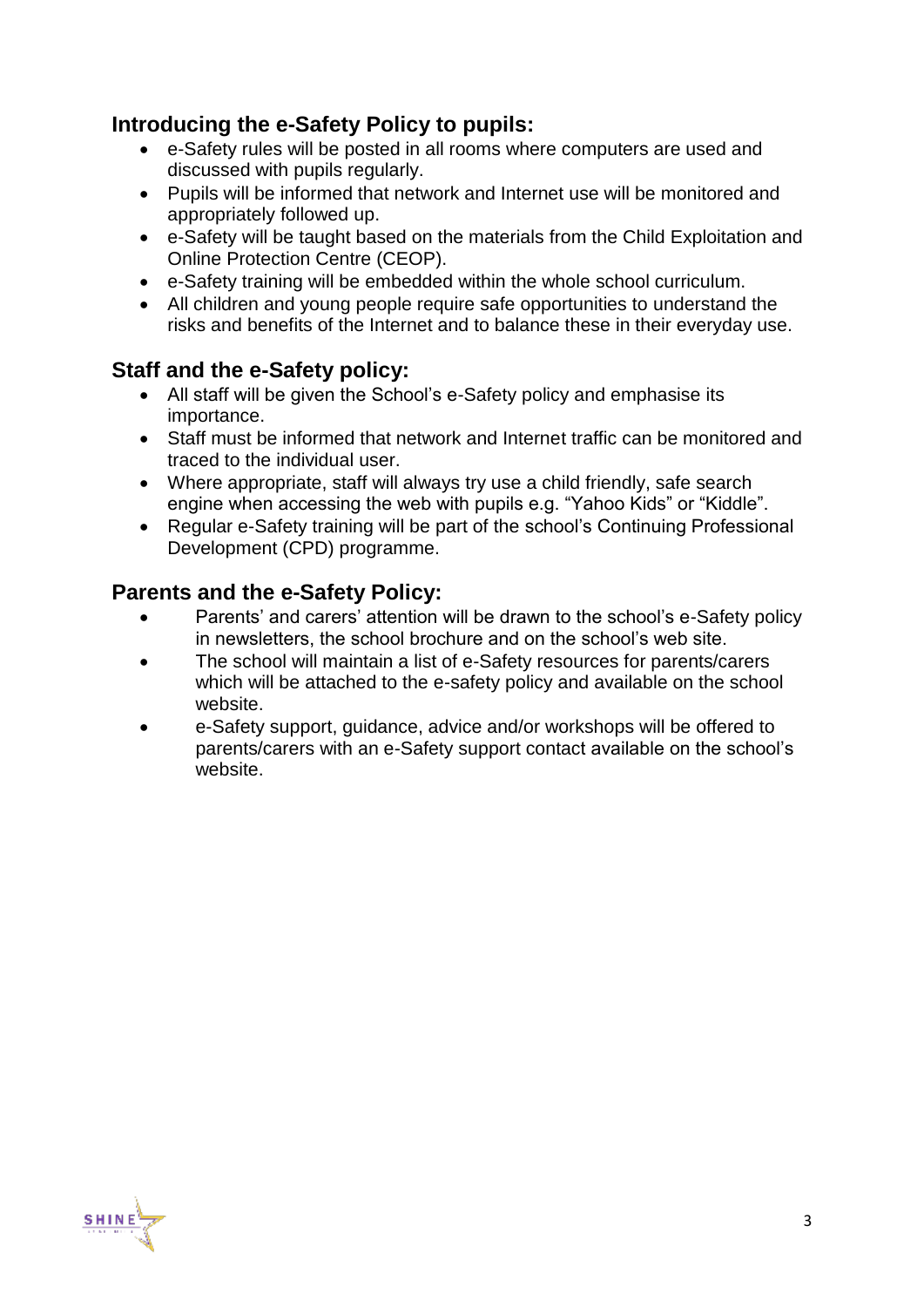# **1. Internet Use in School**

The Internet is an essential element in 21<sup>st</sup> century life for education, business and social interaction. The school has a duty to provide pupils with quality Internet access as part of their learning experience.

The use of the internet and digital communications is a part of the statutory curriculum and a necessary tool for staff and pupils.

The purpose of Internet use at SHINE Academies is to:

- Raise educational standards
- Promote achievements
- Support the professional work of staff
- Enhance management systems
- Provide information to parents and the wider community

Children also use the Internet regularly outside school to support their learning as well as for recreational reasons. The quality of the information received via the internet is variable. It is really important, therefore, for children to be taught the appropriate skills to select and evaluate internet content. It is also important that children know that they should report any unsuitable material to an adult immediately.

The school Internet access will be designed expressly for pupil use and will include filtering appropriate to the age of pupils.

# **e-Safety Actions**

In the curriculum at SHINE Academies, pupils will:

- Be taught what Internet use is acceptable and what is not and given clear objectives for Internet use.
- Be educated in the effective use of the Internet to research, including the skills of retrieval and evaluation.
- Be shown how to publish and present information to a wider audience.
- Be taught how to evaluate the relevance, accuracy and quality of Internet sourced material.
- Be taught the importance of cross-checking information before accepting its accuracy.
- Be supervised when using the Internet.
- Be taught how to report unpleasant Internet content by using the Child Exploitation and Online Protection Centre (CEOP) "Report Abuse" icon or similar systems.
- Know what to do if they experience any issues whilst online.
- Sign and agree an Acceptable Use Policy (AUP).

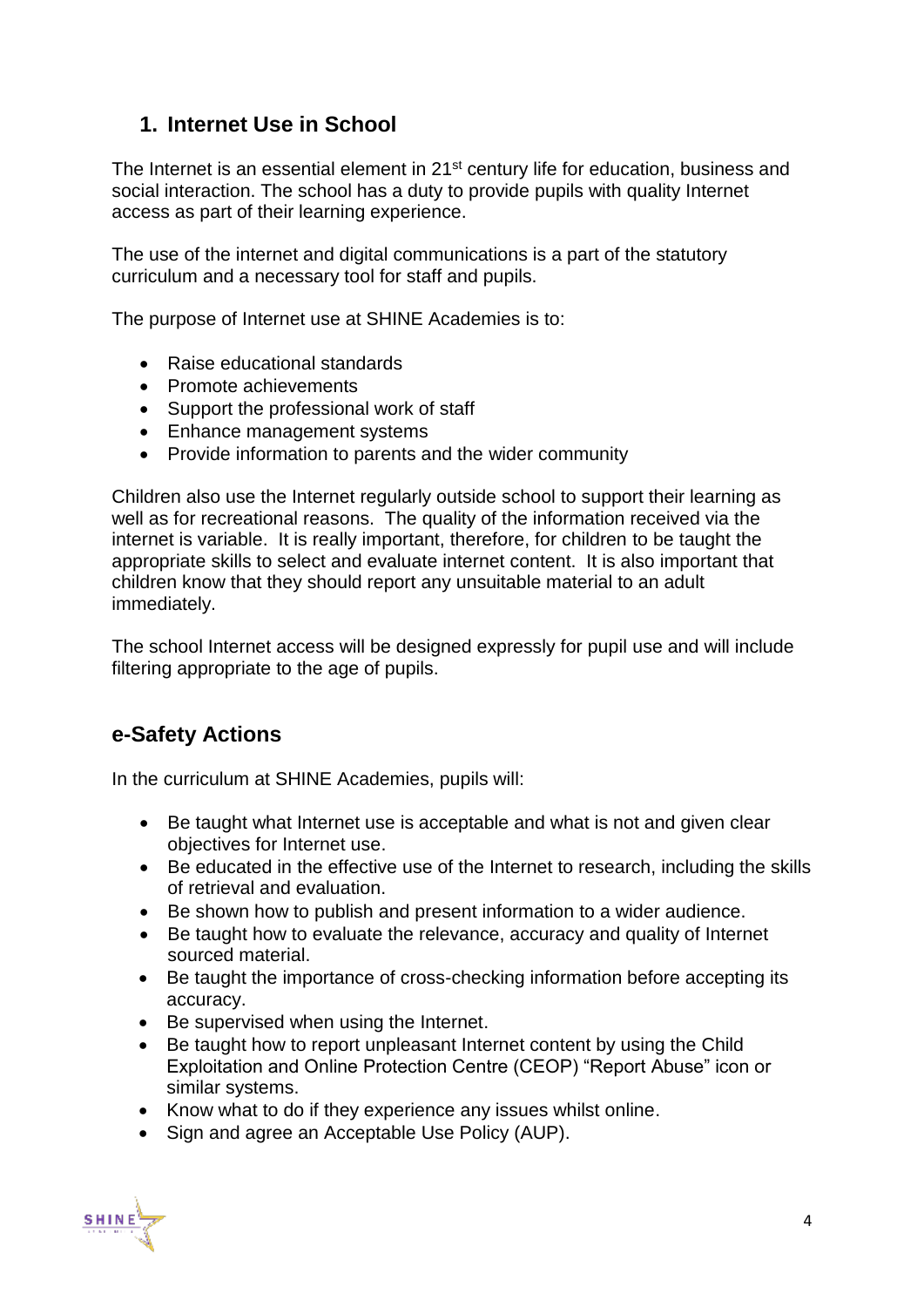*The school will take all reasonable precautions to ensure that users access only appropriate material. However, due to the global and connected nature of Internet content, it is not possible to guarantee that access to unsuitable material will never occur via a school computer. The school cannot accept liability for the material accessed, or any consequences resulting from Internet use***.**

# **2. Managing Internet Access**

# **a. Information system security:**

It is important that a school reviews and maintains the security of the whole computer and ICT system. This ensures the on-going delivery of essential learning services as well as the personal safety of staff and pupils. Maintaining computer security is a major responsibility of a school. It is a complex matter and will not be covered in full in this document.

#### **e-Safety Actions**

- The security of the school's information systems is reviewed regularly by the Computing Technician, Computing Leader and Head Teacher.
- Virus protection is updated regularly.
- Use of the Learning Platform on SharePoint ensures that all data sent by email is secure and all data stored on the platform is secure.
- Files held on the school's network are regularly checked and modified or deleted when necessary.
- Managing filtering:
	- o The school will work with the Local Authority and a managed filtering system to ensure systems in place to protect pupils are reviewed and improved.
	- o If staff or pupils come across unsuitable on-line materials, the site must be reported to the Computing Lead or the Head Teacher.
	- o Children are taught to cover the device immediately when any unsuitable material appears, and notify an appropriate adult.
	- o Senior staff will ensure that regular checks are made to ensure that the filtering methods selected are appropriate, effective and reasonable.

# **b. Email:**

Email is an essential means of communication for both staff and pupils however the implications of e-mail use in school need to be thought through and appropriate measures put in place. E-mails can be difficult to monitor but unregulated e-mail can leave pupils exposed to influences outside what is acceptable in school

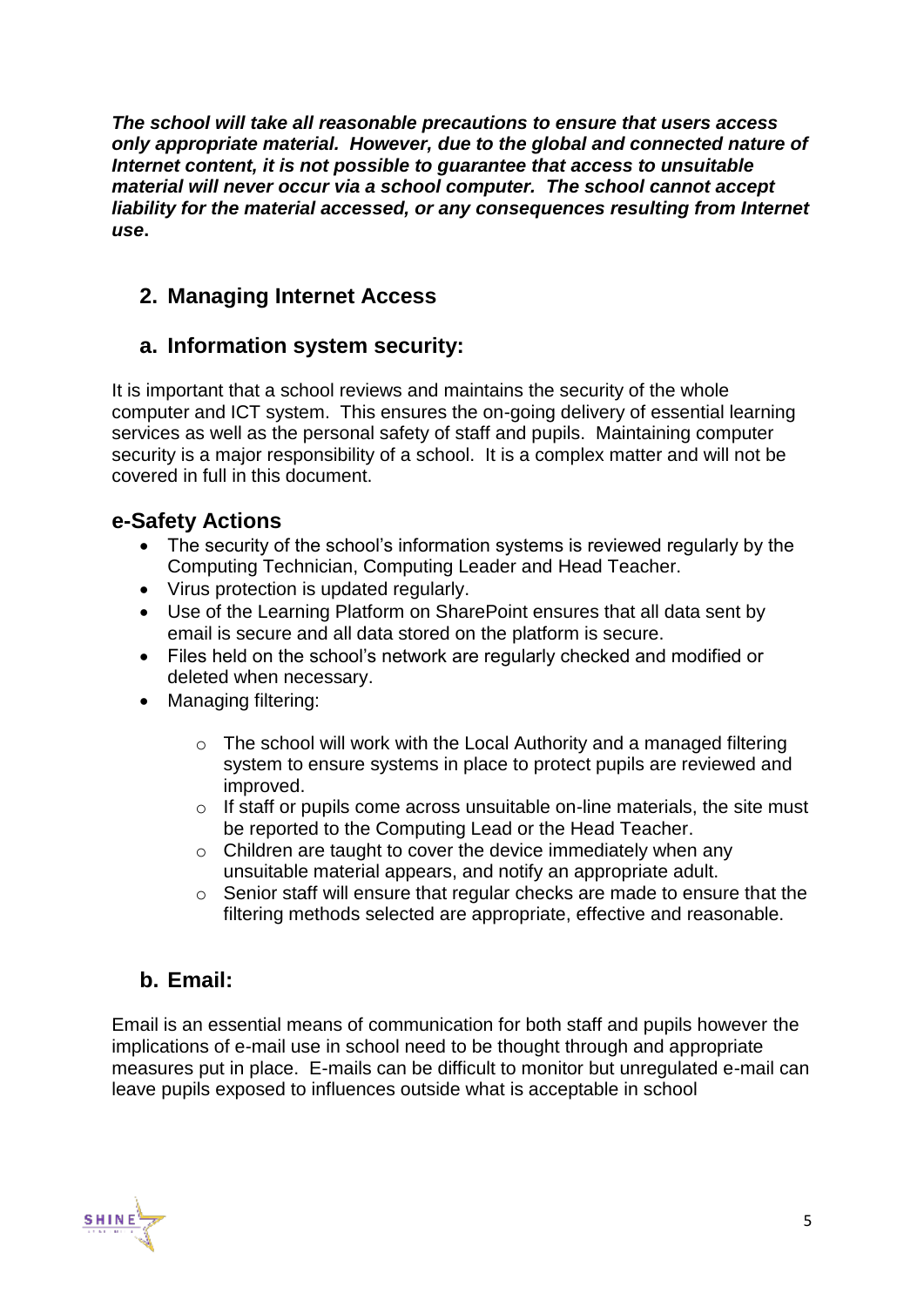#### **e-Safety Actions**

- Children only use their Learning Platform e-mail accounts.
- Pupils will be given a username and password to use the email facility on SharePoint, the school's Learning Platform.
- Children tell an adult immediately if they receive an offensive e-mail.
- Children do not reveal personal details about themselves or others in e-mails or arrange to meet with a specific person.
- Incoming e-mails to children should be treated as suspicious and attachments not opened unless the author is known.
- The forwarding of chain letters is not permitted.
- All staff emailing pupils copy the email to the Computing Lead for monitoring purposes.

#### **c. Published content and the school web site:**

SHINE Academies will regularly publish information, resources and children's outcomes on the school's management system, website and Learning Platform.

Personal information should only be held on secure systems which are accessed by authorised staff whereas general information about the school may be published wider. Our schools' website is an effective way of publishing information relevant to SHINE Academies, families and community as it requires authentication while reaching a wide and relevant audience however, sometimes it is useful to use the website. In these cases consideration of personal and school security is essential.

#### **e-Safety Actions**

- The only contact details on the website are the office e-mail and telephone number. Staff and children's information is not shared.
- The Head Teacher has overall editorial responsibility for the website to ensure that content is accurate and appropriate
- Parents or carers give explicit written permission for images of children and their work to be posted on the website, pupil and family portals unless individual pupils cannot be clearly identified

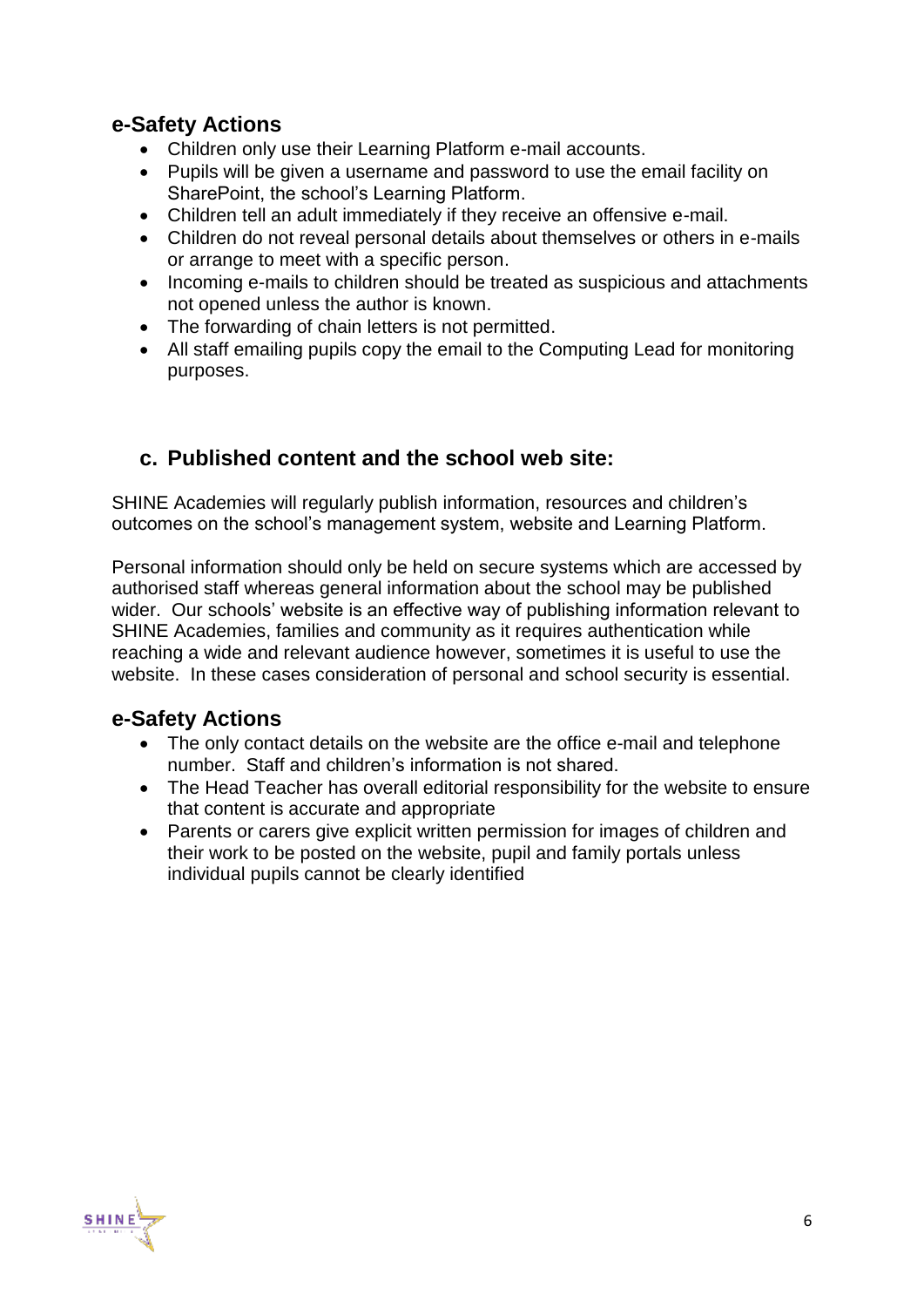# **d. Social networking and personal publishing:**

Parents and teachers need to be aware that the Internet has online spaces and social networking sites which allow children to publish content (e.g. photos, comments and personal information). These sites should only be viewed by invited 'friends'. All staff should amend settings to ensure their status and photos cannot be shared by anyone, by using networking sites permissions settings.

When used by responsible adults social networking sites provide easy to use free facilities however children should be encouraged to think about the issues related to uploading personal information before signing up to social networking. Children are discouraged from signing up to online spaces or social networking sites.

#### **e-Safety Actions**

- The school blocks access to general social networking sites
- Children are taught about the dangers (including bullying) of sharing personal information, especially on-line
- Staff who use social networking sites must be aware of the nature of what they are publishing on-line in relation to their professional position
- If staff are signed up to social networking sites they must not discuss any matters relating to the school, children or their professional role on-line.
- Staff do not invite children to be 'friends' on-line and equally do not accept requests for friendship from children or past pupils of the school
- Where necessary, the school will closely control access to and the use of school accepted social networking sites, with consideration given as to how the pupils can be educated in their safe usage.
- Pupils and staff will be advised never to give out personal details of any kind which may identify them, their friends or their location.
- Pupils will be taught not to meet anyone first met online without specific permission or a responsible adult present.
- Pupils are encouraged to only ever use moderated social networking sites.
- Pupils and parents will be strongly advised of age restrictions of social networking sites that the use of social network spaces outside school may bring a range of dangers to all pupils.
- Ground rules must be established with pupils prior to videoconferencing to ensure appropriate behaviour.
- Pupils must ask permission from the supervising teacher before making or answering a videoconference call.
- Videoconferencing and webcam use will be appropriately supervised for the pupils' age.

# **e. Managing emerging technologies:**

Many emerging communications technologies offer the potential to develop new teaching and learning tool, including mobile communications and multimedia. A risk assessment needs to be undertaken on each new technology before using it with

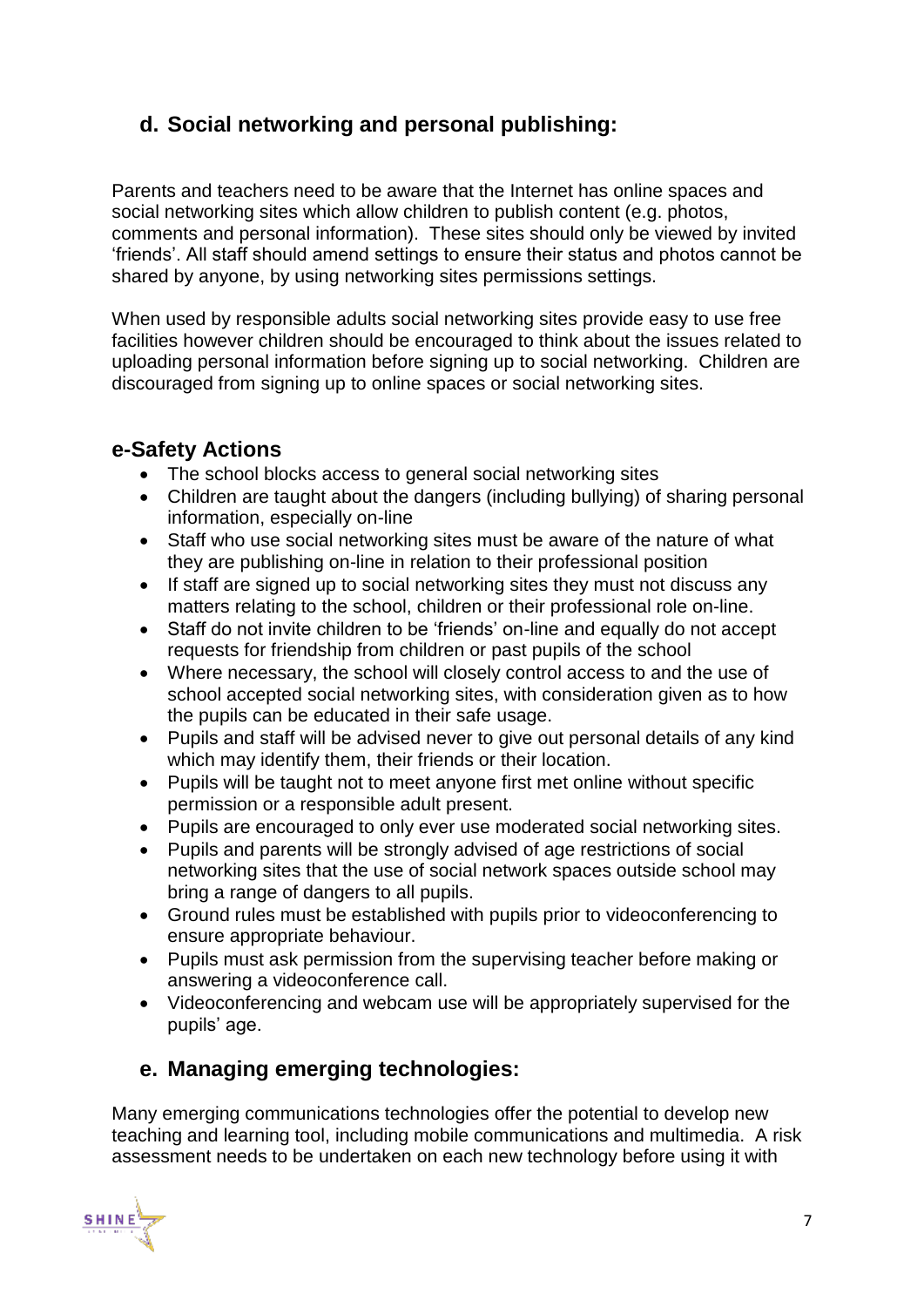children. The safest approach is to deny access until a risk assessment has been completed and safety demonstrated.

#### **e-Safety Actions**

- Emerging technologies are examined for educational benefit and a risk assessment will be carried out before use in school is permitted
- If mobile phones are brought into school by children for safety purposes getting to and from school, they are placed in the school safe then returned at the end of the school day
- Personal mobiles and personal digital cameras should not normally be used to record sound and images during the school day unless given permission by the Head Teacher.
- The senior leadership team should note that technologies such as mobile phones with wireless Internet access can bypass school filtering systems and present a new access route to undesirable material and communications.
- When mobile technology is used in the classroom, clear ground rules must be established for its safe and appropriate use.
- School digital cameras are not to be taken off the school site (with the exception of school trips).
- Any photographs or videos taken on any handheld devices are to be used in school for educational purposes only, or to create a record of children's activities for use in class or to be uploaded onto the website. Once photographs or videos are downloaded from a handheld device, they will be deleted from that device. In particular, any handheld devices which are taken off school premises, must be cleared of school photos before being removed.
- The appropriate use of Learning Platforms will be reviewed as the technology becomes available within the school.
- Pupils will be given a username and password to access the school's Learning Platform.
- The educational benefits of mobile technology will be encouraged but not misused.

# **f. Families and Community Use**

The school values the need for Internet access to be made available at home for the children. In addition, access may be available through the school library, the local library, youth services, adult education centres and supermarkets**.**

#### **e-safety Actions**

- The school will liaise with the local authority and local organisations such as the police, to establish a common approach to e-safety in conjunction with the e-Safety pledge
- Parents' and carers' attention will be drawn to the school's e-Safety policy in newsletters, the school brochure and on the school's web site.
- The school will maintain, and regularly update, a list of e-Safety resources for parents/carers.

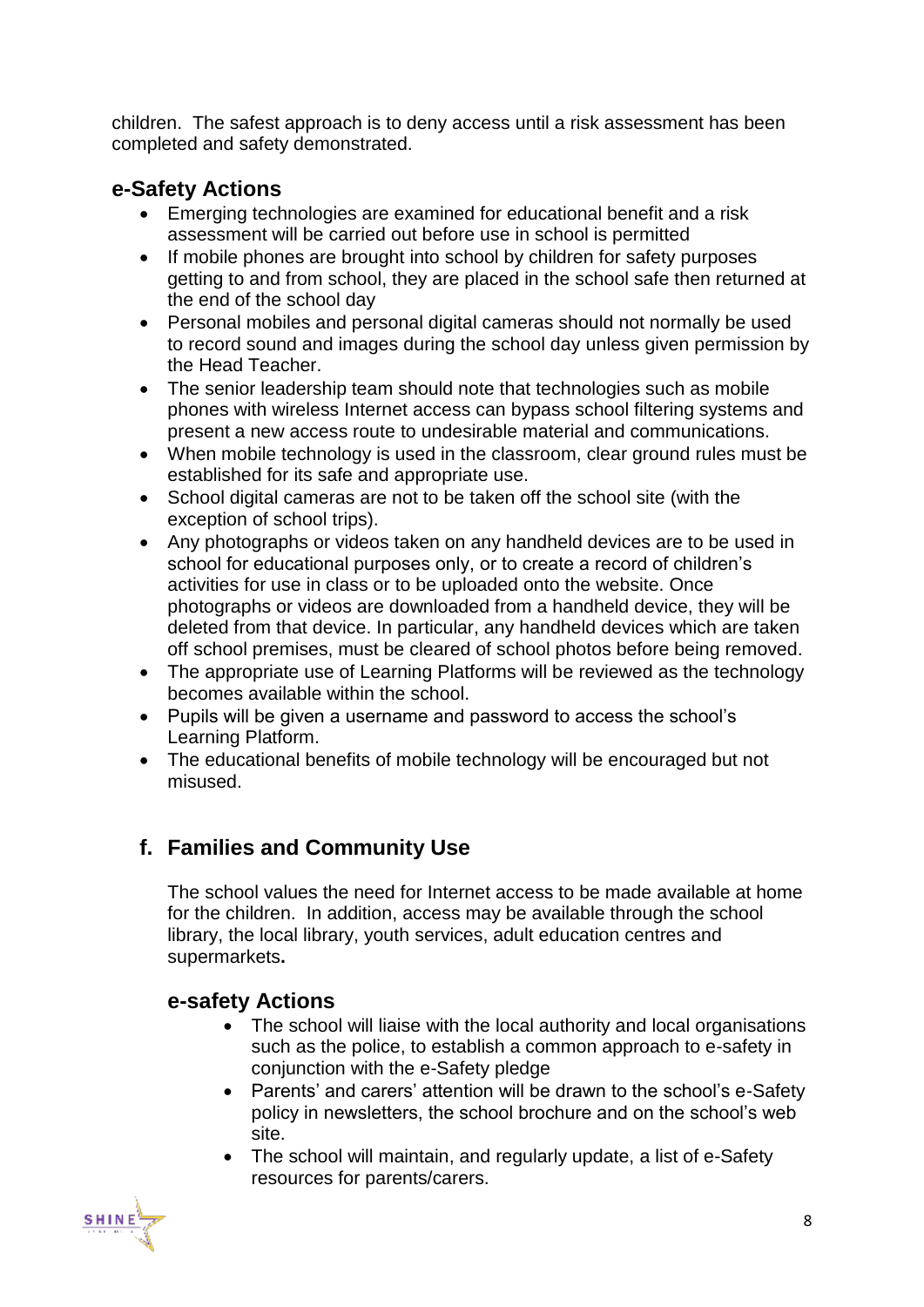e-Safety support, guidance, advice and/or workshops will be offered to parents/carers with an e-Safety support contact available on the school's website.

# **3. Leadership in e-Safety**

#### **a. Data Protection:**

The quality and variety of data held on pupils, families and on staff is expanding quickly. While this data can be very useful in improving services, data could be mishandled, stolen or misused. The Data Protection Act 1998 ("the Act") gives individuals the right to know what information is handled properly. The Head Teacher is responsible for ensuring the Data Protection procedures are in place.

# **e-Safety Actions**

• Personal data will be recorded, processed, transferred and made available according to the Data Protection Act 1998

- Staff will not store data related to children, families or school on a removable storage device.
- All devices ae tracked and encrypted to protect any data that is stored on them.

# **b. Complaints Procedure**

Keeping in line with school policy, if a member of staff, child, parent or carer has a complaint relating to e-safety then it will be considered and prompt action will be taken following an immediate investigation.

#### **e-Safety Actions**

- Parents will be provided with advice on the Family Portal and through esafety meetings or workshops
- Parents will be made aware of the schools e-safety policy and the AUP agreements signed by children
- The school liaises with local schools and organisations to establish a common approach to e-safety
- The school will offer parents and families advice on matters of e-safety eg, social networking sites and monitoring child access at home
- Complaints of Internet misuse will be dealt with by a senior member of staff.
- Any complaint about staff misuse must be referred to the Head Teacher.
- Complaints of a child protection nature must be dealt with in accordance with school child protection procedures. (Appendix 1 displays a flowchart of responses to an incident of concern.)
- Pupils and parents will be informed of consequences for pupils misusing the Internet

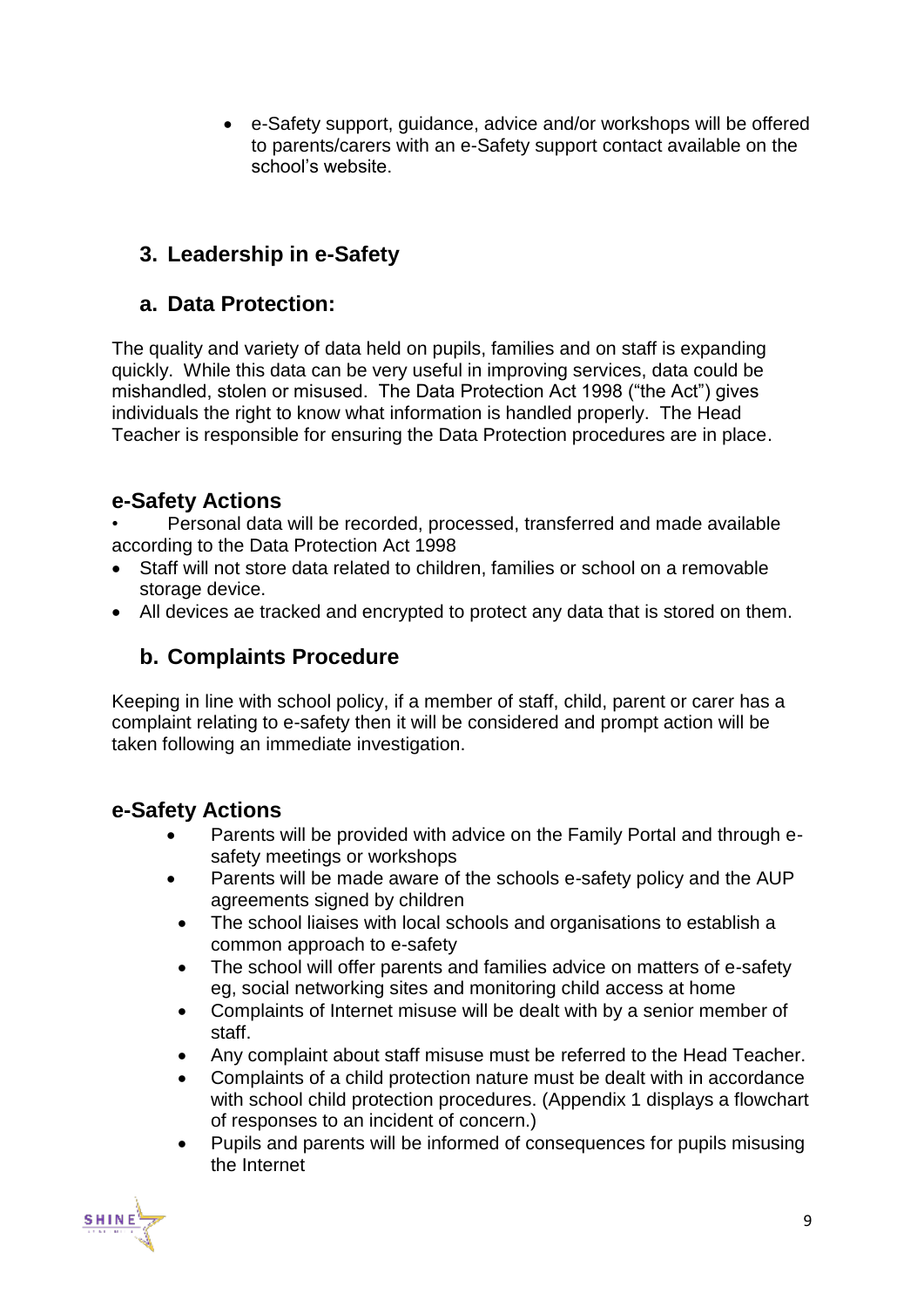#### **c. Authorising Internet access: e-safety Actions**

- All staff must read and sign the Staff Acceptable Use Policy before using any school ICT resource – see Appendices.
- Any governors that use school technology must sign an acceptable use policy.
- All pupils aged 7 -11 yrs must sign the school AUP before being granted Internet access. KS1 pupils are guided through this process see Appendices.
- At SHINE Academies, access to the Internet will be with adult supervision and will only access specific, approved on-line materials.

# **d. Assessing risks:**

#### **e-safety Actions**

- The school will take all reasonable precautions to prevent access to inappropriate material. However, due to the international scale and linked nature of Internet content, it is not possible to guarantee that unsuitable material will never appear on a computer connected to the school network. Neither the school nor Local Authority can accept liability for any material accessed or any consequences of Internet access.
- The school will carry out an annual audit of ICT use to establish if the e-safety policy is adequate and that the implementation of the e-safety policy is appropriate and effective.

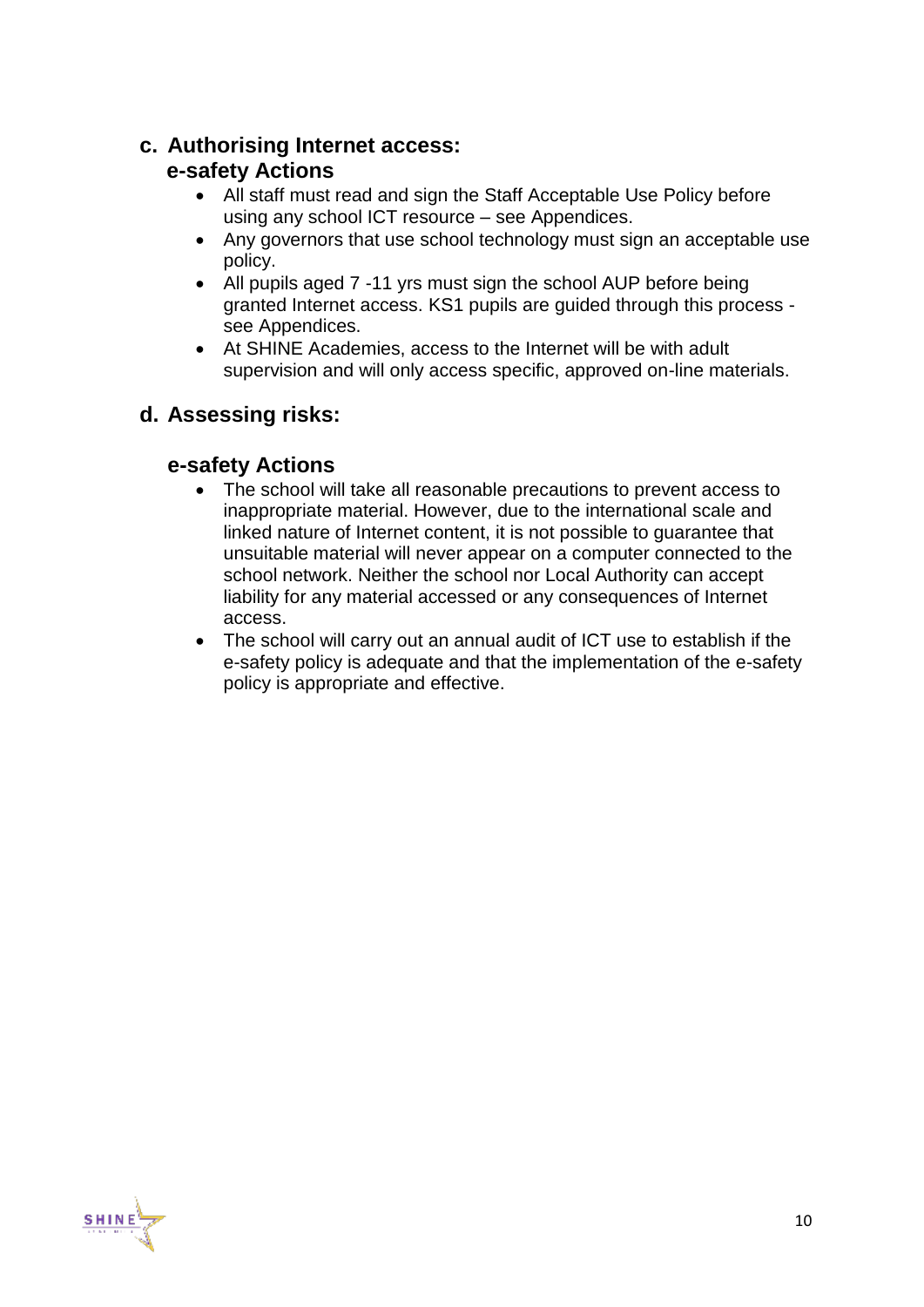

#### **Appendix 1: Flowchart for responding to e-safety incidents**

(Figure reproduced from Becta - *Safeguarding children online: a guide for Local Authorities and Local Safeguarding Children Boards*, page 27, appendix B)

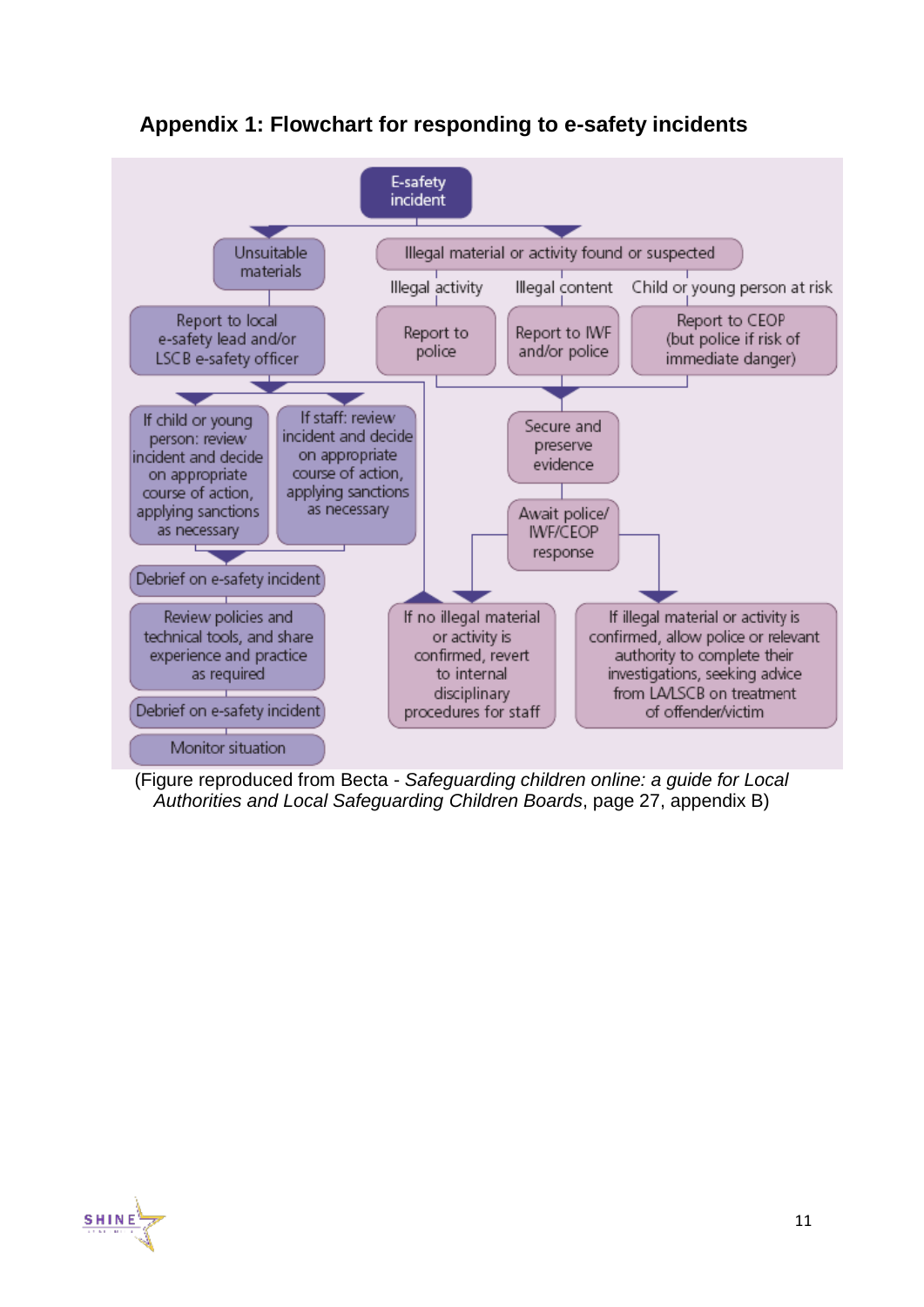# **Appendix 2: e-Safety Audit**

| Has the school an e-Safety Policy in conjunction with Wolverhampton Local<br>Authority?                                                                    | Y                       |  |
|------------------------------------------------------------------------------------------------------------------------------------------------------------|-------------------------|--|
| The school e-safety policy was agreed on:                                                                                                                  |                         |  |
| The policy is available for staff on:                                                                                                                      |                         |  |
| The policy is available for parents/carers:                                                                                                                |                         |  |
| <b>Head Teacher</b><br>The responsible member of the Senior Leadership Team is:                                                                            |                         |  |
| The responsible member of the Governing Body is:                                                                                                           |                         |  |
| The Designated Child Protection Officer is:                                                                                                                |                         |  |
| The e-Safety lead in school is:                                                                                                                            |                         |  |
| Has e-safety training been provided for pupils?                                                                                                            | Y                       |  |
| Has e-safety training been provided for staff?                                                                                                             | $\overline{\mathsf{Y}}$ |  |
| Is there a clear procedure for a response to an incident of concern?                                                                                       | Y                       |  |
| Have e-safety materials been obtained from recommended providers?                                                                                          | Y                       |  |
| Do all staff sign an Acceptable Use Policy on appointment?                                                                                                 | Y                       |  |
| Are all pupils aware of the School's e-Safety rules and acceptable use policy?                                                                             | $\overline{\mathsf{Y}}$ |  |
| Are e-Safety rules or Acceptable Use Policies displayed in all rooms where<br>computers are used and expressed in a form that is accessible to all pupils? | Y                       |  |
| Do parents/carers sign and return an agreement that their child will comply with the                                                                       |                         |  |
| School e-Safety rules and acceptable use policy?                                                                                                           | Y                       |  |
| Are staff, pupils, parents/carers and visitors aware that network and Internet use is                                                                      | Y                       |  |
| closely monitored and individual usage can be traced?                                                                                                      |                         |  |
| Has an ICT security audit been initiated by the Senior Leadership Team, possibly<br>using external expertise?                                              | Y                       |  |
| Is personal data collected, stored and used according to the principles of the Data<br>Protection Act?                                                     | Y                       |  |
| Is Internet access provided by an approved educational Internet service provider<br>which complies with Department for Education (DfE) requirements.       | Y                       |  |
|                                                                                                                                                            |                         |  |
| Has the school-level filtering been designed to reflect educational objectives and<br>approved by the Senior Leadership Team?                              | Y                       |  |
| Is anti-virus up-to-date, and installed on all devices?                                                                                                    |                         |  |
|                                                                                                                                                            | Y                       |  |
| Are all shareholders aware of the CEOP Report Abuse button?                                                                                                | Y                       |  |
| Is there a working link on the School website to report abuse using the CEOP<br>button?                                                                    | Y                       |  |

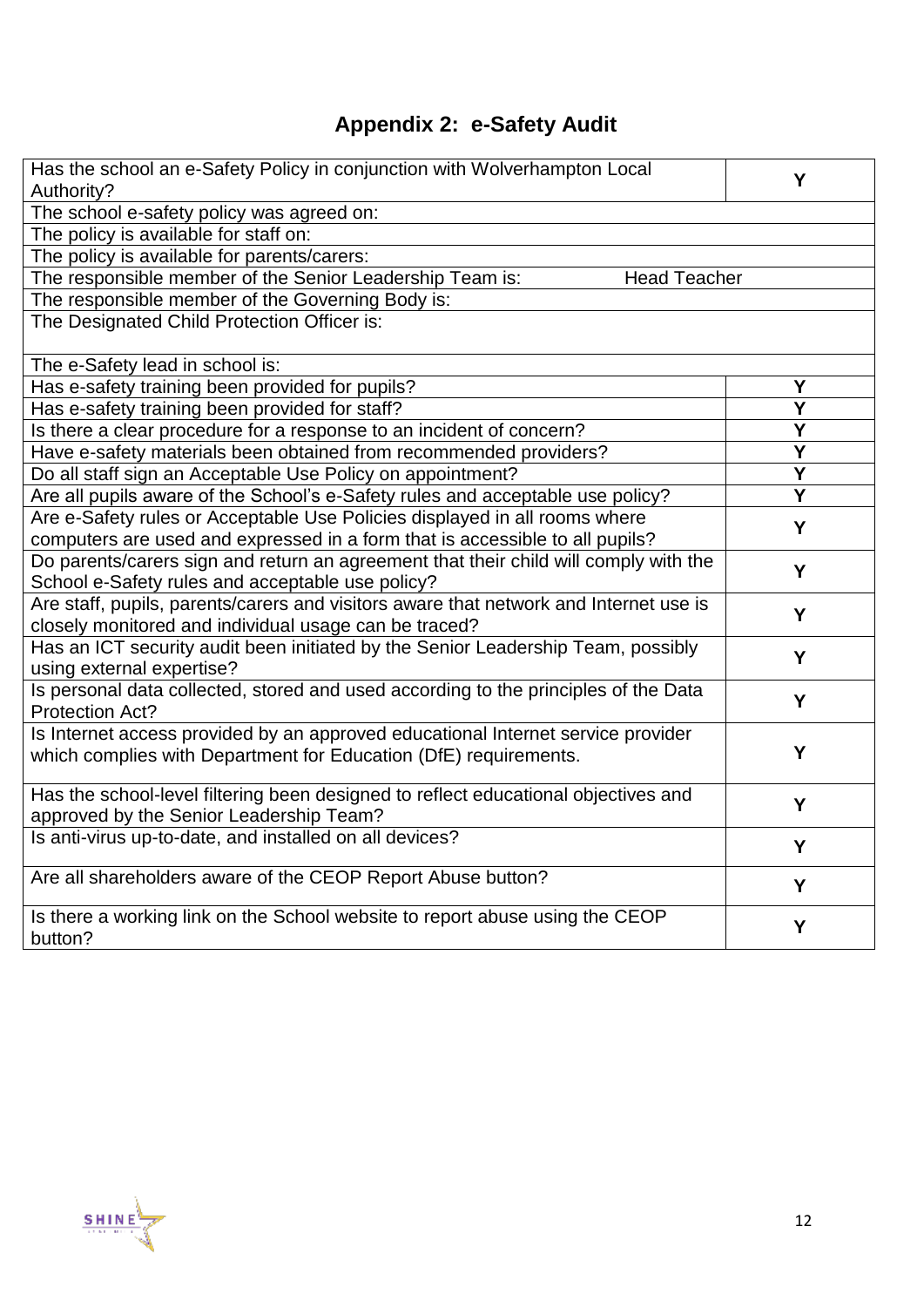#### **Appendix 3: Useful resources for teachers**

BBC Stay Safe [www.bbc.co.uk/cbbc/help/safesurfing](http://www.bbc.co.uk/cbbc/help/safesurfing)

Chat Danger [www.chatdanger.com](http://www.chatdanger.com/)

Child Exploitation and Online Protection Centre [www.ceop.gov.uk](http://www.ceop.gov.uk/)

Childnet [www.childnet-int.org](http://www.childnet-int.org/)

Cyber Café [http://thinkuknow.co.uk/8\\_10/cybercafe/cafe/base.aspx](http://thinkuknow.co.uk/8_10/cybercafe/cafe/base.aspx)

Digizen [www.digizen.org](http://www.digizen.org/)

Kent e-Safety Policy and Guidance, Posters etc [www.clusterweb.org.uk/kcn/e-safety\\_home.cfm](http://www.clusterweb.org.uk/kcn/e-safety_home.cfm)

Kidsmart [www.kidsmart.org.uk](http://www.kidsmart.org.uk/)

Safer Children in the Digital World [www.dfes.gov.uk/byronreview](http://www.dfes.gov.uk/byronreview/)

Solihull e-Safety Policy <http://www.solihull.gov.uk/Attachments/e-safetycurriculum.pdf>

Think U Know [www.thinkuknow.co.uk](http://www.thinkuknow.co.uk/)

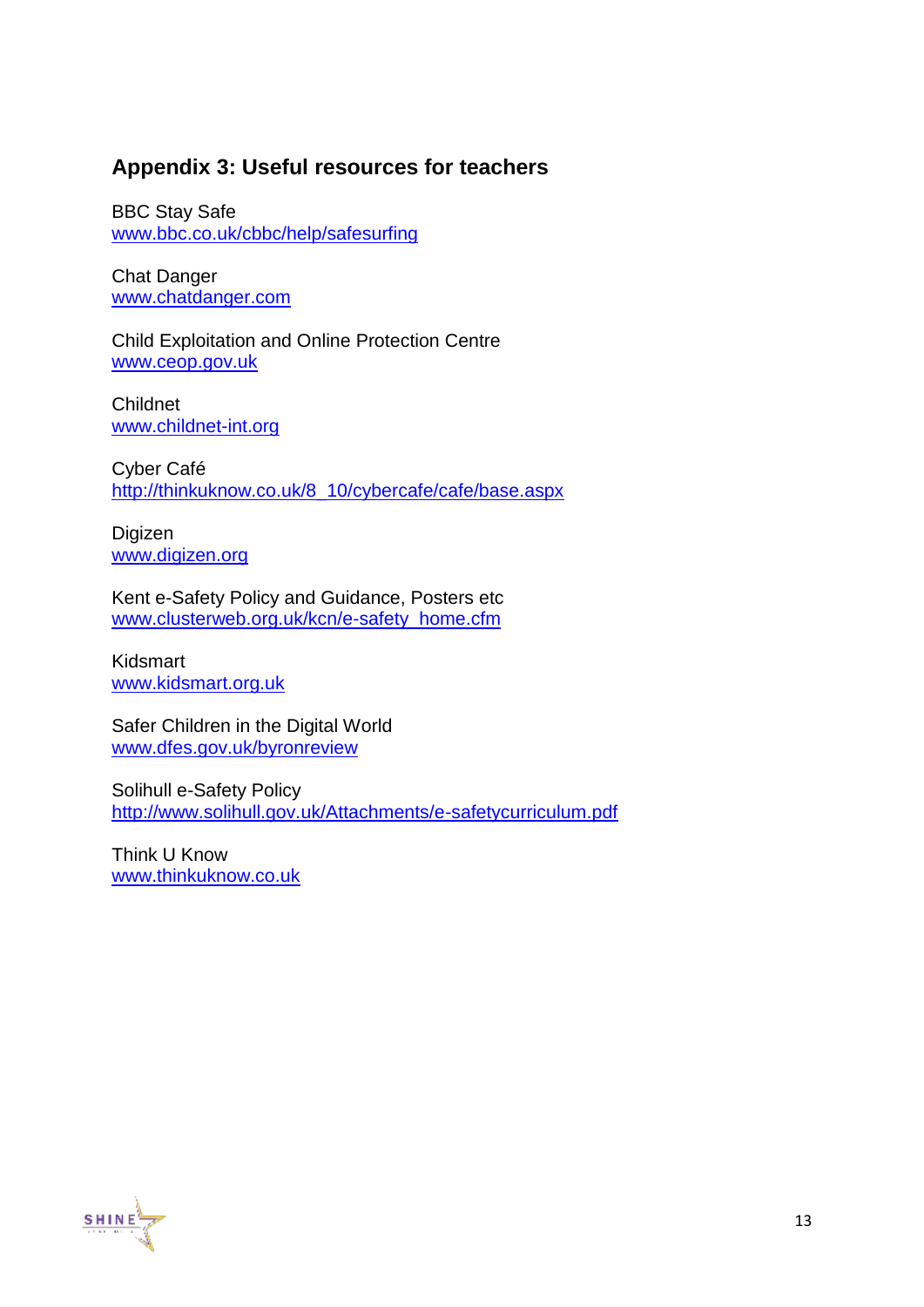Care for the family [www.careforthefamily.org.uk/pdf/supportnet/InternetSafety.pdf](http://www.careforthefamily.org.uk/pdf/supportnet/InternetSafety.pdf)

Childnet International "Know It All" CD [http://publications.teachernet.gov.uk](http://publications.teachernet.gov.uk/)

Family Online Safe Institute [www.fosi.org](http://www.fosi.org/)

Internet Watch Foundation [www.iwf.org.uk](http://www.iwf.org.uk/)

Kent leaflet for parents: Children, ICT & e-Safety [www.kented.org.uk/ngfl/ict/safety.htm](http://www.kented.org.uk/ngfl/ict/safety.htm)

Parents Centre [www.parentscentre.gov.uk](http://www.parentscentre.gov.uk/)

Internet Safety Zone [www.internetsafetyzone.com](http://www.internetsafetyzone.com/)

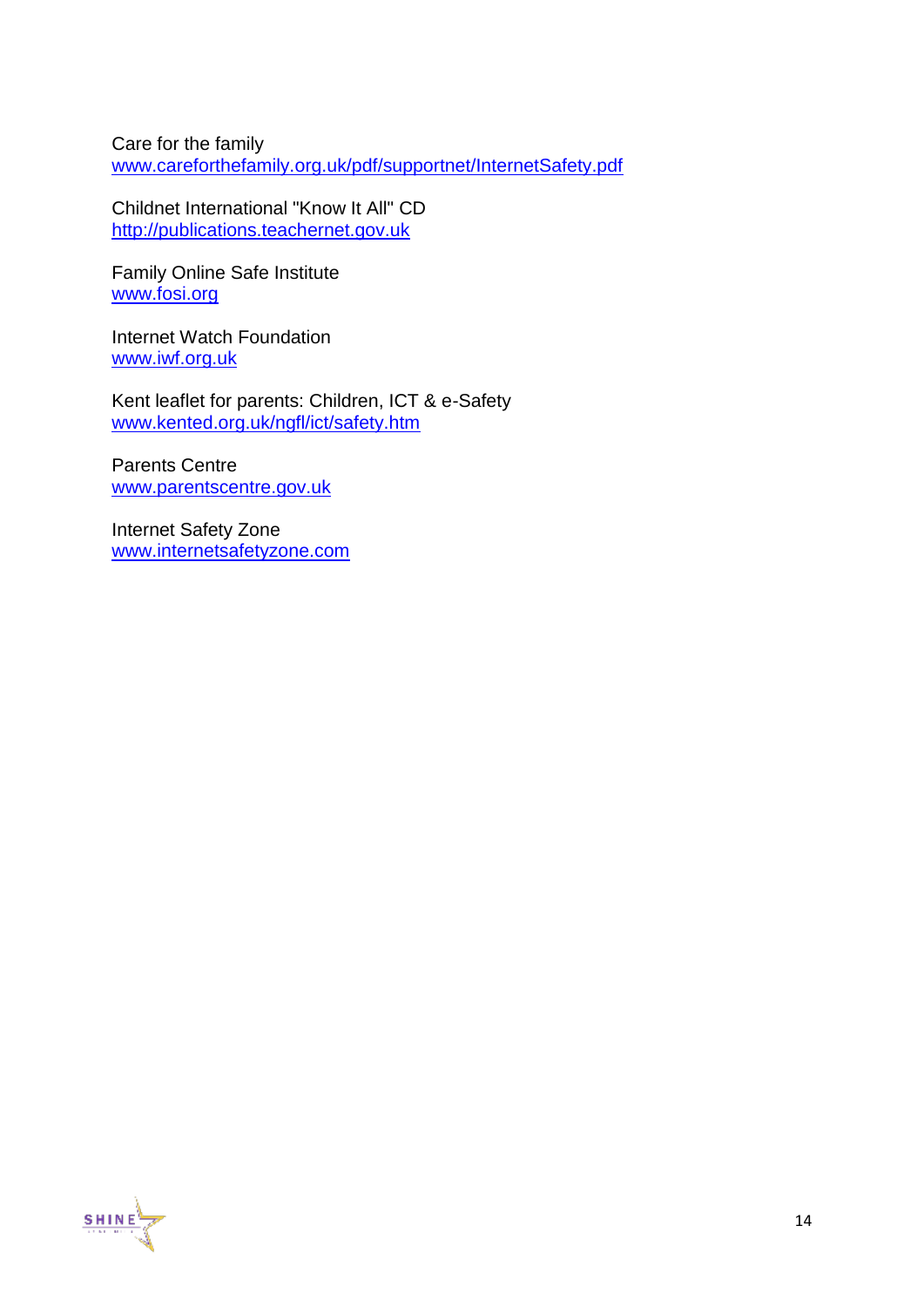# **Appendix 4: Acceptable Use Policies**

#### **Adults working with young people**

#### **I agree that I will:**

- Always log off a computer when leaving, even if it is only for a short while
- Only use personal data securely
- Educate children in the effective use of the Internet in research, including the skills of knowledge location, retrieval and evaluation
- Educate children in the recognition of bias, unreliability and validity of sources
- Actively educate learners to respect copyright law
- Only use approved school e-mail accounts in school and for school related emails
- Only use pupil images or work when approved by parents and in a way that will not enable individual children to be identified
- Only give access to appropriate users when working with blogs or wikis etc.
- Report unsuitable content or activities to the computing coordinator/computing technician
- Pass on any examples of Internet misuse to a senior member of staff
- Ensure that any personal use of ICT does not interfere with my professional duties or use physical resources

#### **I agree that I will not:**

- Share my password with others or work on a computer using someone else's password, unless they are overseeing the work
- Store data relating to the children, families or school on a removable storage device (e.g. data stick)
- Visit internet sites, make, post, download, upload or pass on, material, remarks, proposals or comments that contain or relate to:
- pornography (including child pornography)
- promoting discrimination of any kind
- promoting racial or religious hatred
- promoting illegal acts
- breaching any Local Authority/School policies, e.g., gambling
- doing anything which exposes children to danger
- any other information which may be offensive to colleagues
	- forward chain letters
	- breach copyright law
	- knowingly distribute a computer virus
	- install hardware or software without permission from the Computing Coordinator, Computing technician or Head Teacher

**I accept that my use of the school and Local Authority ICT facilities will be monitored and the outcomes of the monitoring may be used. I also accept that whatever I save to the Network maybe modified or deleted without my consent.**

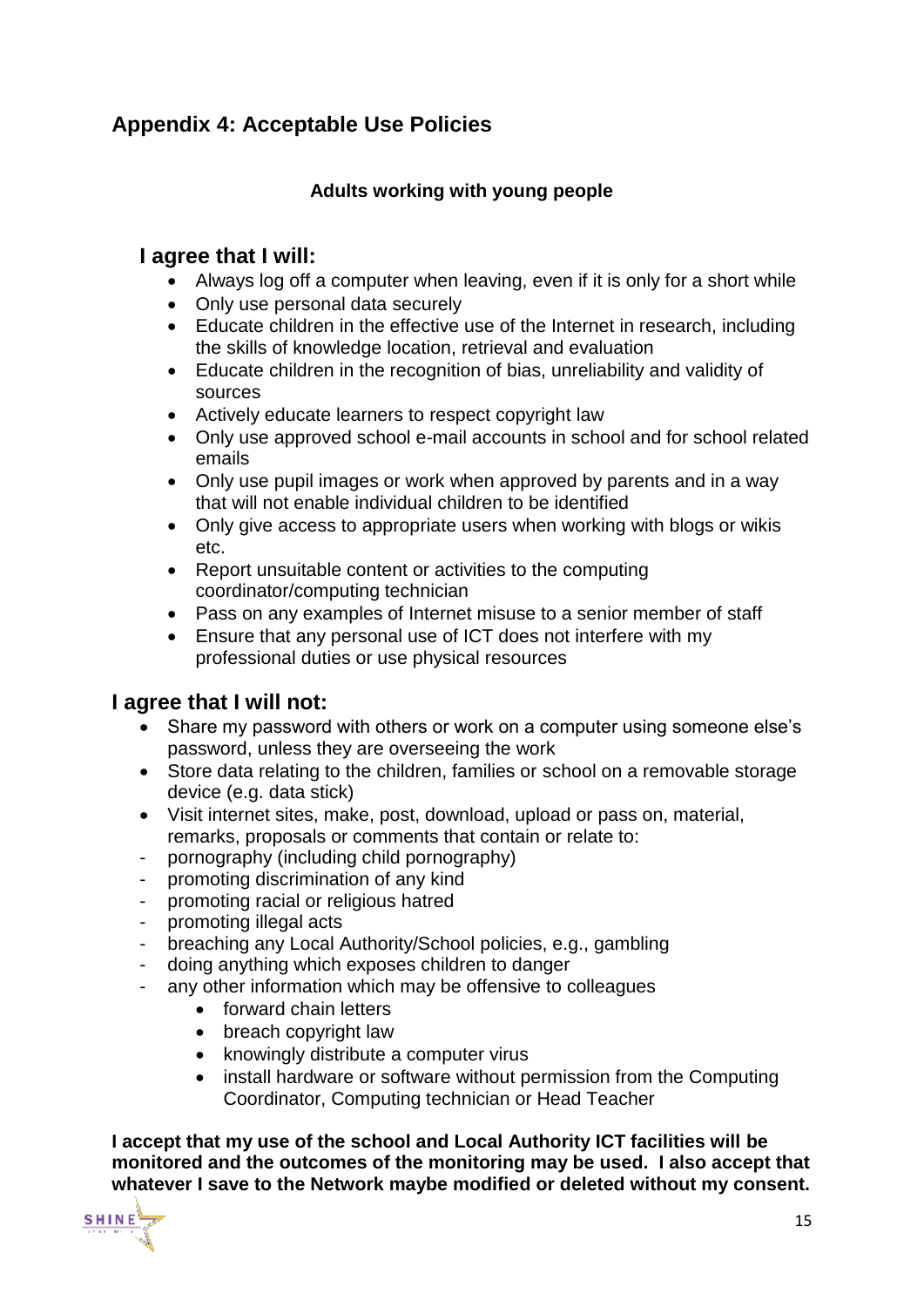# **School Leaders and Governors**

#### **School Leaders including Governors will ensure that:**

- learners are encouraged to enjoy the safe use of digital technology to enrich their learning
- learners are made aware of risks and process for safe digital use
- the school has appointed an e-Safety team and a named governor takes responsibility for e-Safety
- an e-safety Policy has been written by the school
- the e-Safety Policy and its implementation will be reviewed annually
- the school internet access is designed for educational use and will include appropriate filtering and monitoring
- copyright law is not breached
- learners are taught to evaluate digital materials appropriately
- parents are aware of e-safety
- parents will be informed that all technology usage may be subject to monitoring, including URL's and text
- the school will take all reasonable precautions to ensure that users access only appropriate material
- the school will audit use of technology to establish if the e-safety policy is adequate and appropriately implemented
- methods to identify, assess and minimise risks will be reviewed annually
- complaints of internet misuse will be dealt with by senior member of staff

*Signed: Date:*

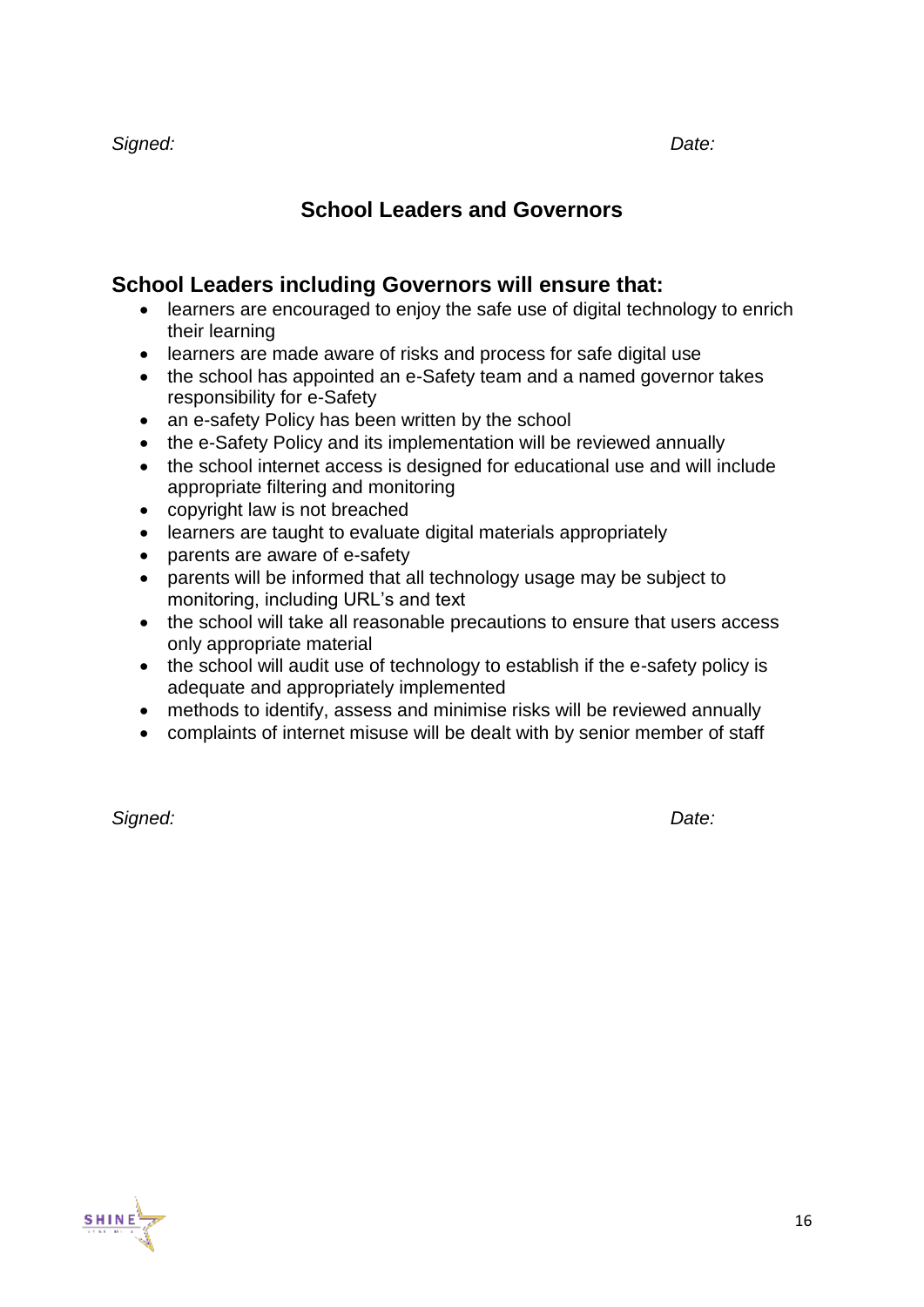# **Pupils (age 7-11)**

I agree that I will:

- always keep my password a secret
- only visit sites which are appropriate to my learning
- work in collaboration only with friends and I will deny access to others
- turn the monitor off and tell a responsible adult straight away if anything makes me feel scared or uncomfortable online
- make sure all messages I send are respectful
- show a responsible adult if I get a nasty message or get sent anything that makes me feel uncomfortable
- not reply to any nasty message or anything which makes me feel uncomfortable
- not give my/or my parents mobile phone number to anyone who is not a friend
- only e-mail people I know or those approved by a reasonable adult
- only use an e-mail account which has been provided by school
- talk to a responsible adult before joining chat rooms or networking sites
- always keep my personal details private (my name, family information, journey to school, my pets and hobbies are all examples of personal details)
- always check with a responsible adult and my parents before I show photographs of myself or friends
- never put a photo of myself online with my school uniform on
- never meet an online friend without taking a responsible adult that I know with me

I understand that:

- once I post a message or an item on the internet then it is completely out of my control
- anything I write or say or any website that I visit may be being viewed by a responsible adult.
- Any inappropriate use will lead to my rights being removed

*Signed: Date:*